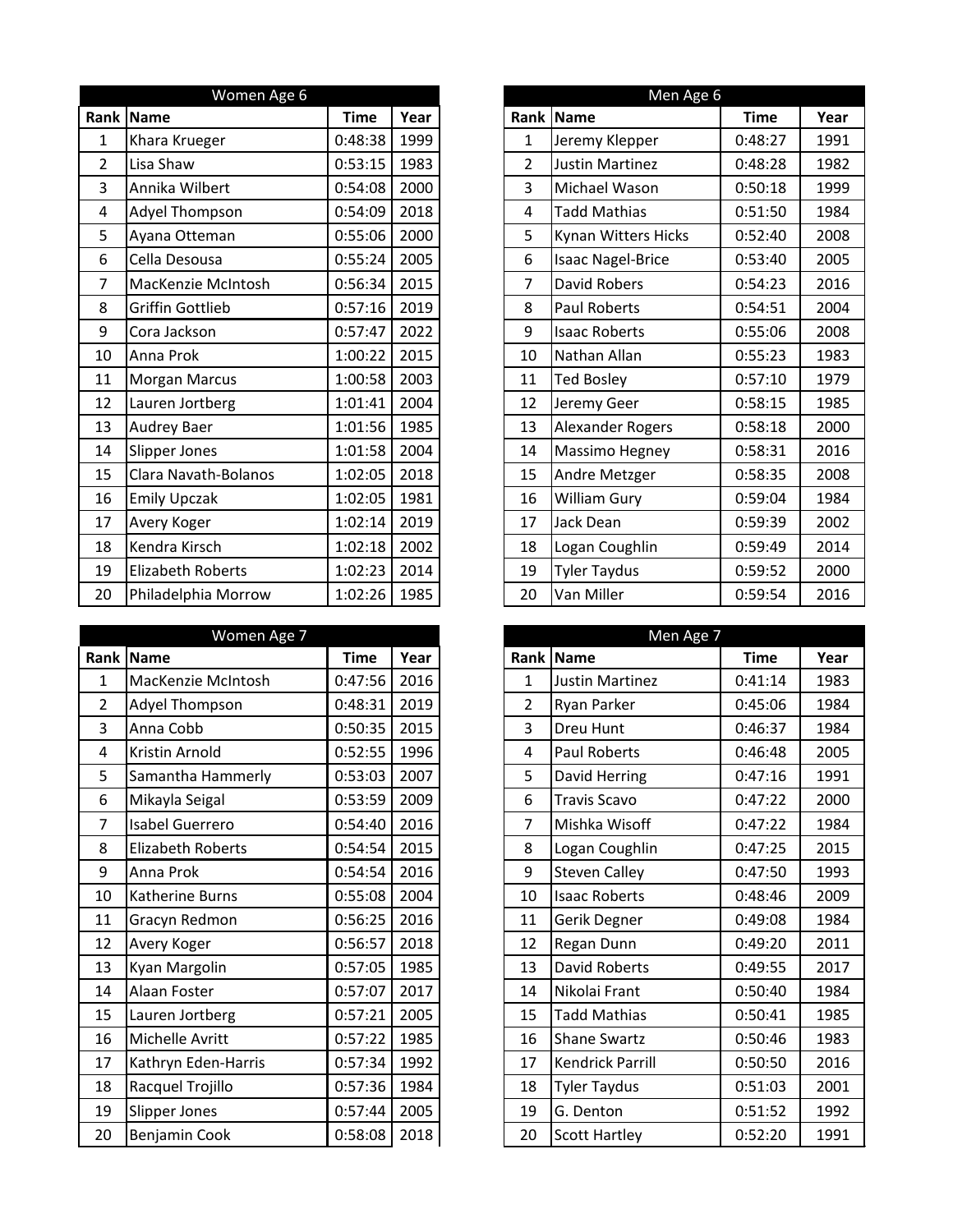| Women Age 8    |                          |             |      |  |
|----------------|--------------------------|-------------|------|--|
| Rank           | Name                     | <b>Time</b> | Year |  |
| $\mathbf 1$    | Annabella Tomasic        | 0:44:24     | 2019 |  |
| $\overline{2}$ | Kristin Arnold           | 0:47:26     | 1997 |  |
| 3              | Mackenzie McIntosh       | 0:48:09     | 2017 |  |
| 4              | Leah Krueger             | 0:48:38     | 1999 |  |
| 5              | MeredithMac Gregor       | 0:49:02     | 1997 |  |
| 6              | Anna Cobb                | 0:49:03     | 2016 |  |
| 7              | Tami O'hara              | 0:50:13     | 1990 |  |
| 8              | <b>Grace Anderson</b>    | 0:50:20     | 2005 |  |
| 9              | <b>Elizabeth Roberts</b> | 0:50:28     | 2016 |  |
| 10             | Marist Wrenn             | 0:51:26     | 2012 |  |
| 11             | Isabel Guerrero          | 0:51:28     | 2017 |  |
| 12             | Antonia Goldwater        | 0:51:50     | 1986 |  |
| 13             | Anna Prok                | 0:51:55     | 2017 |  |
| 14             | Amanda Zucker            | 0:51:57     | 1999 |  |
| 15             | Nelly Johnson            | 0:52:08     | 2019 |  |
| 16             | Kellie Franson           | 0:52:12     | 1993 |  |
| 17             | Lauren Gregory           | 0:52:13     | 2008 |  |
| 18             | Zoe Silver               | 0:52:34     | 2017 |  |
| 19             | Sarah Cocco              | 0:52:47     | 1997 |  |
| 20             | Isabela Krueck           | 0:52:53     | 2011 |  |

|                | Women Age 9               |             |      |
|----------------|---------------------------|-------------|------|
|                | Rank Name                 | <b>Time</b> | Year |
| $\mathbf{1}$   | Kristin Arnold            | 0:41:31     | 1998 |
| $\overline{2}$ | Alayna Szuch              | 0:43:40     | 2013 |
| 3              | Maddie Szkobel-Wolff      | 0:44:50     | 2002 |
| 4              | Mackenzie McIntosh        | 0:44:56     | 2018 |
| 5              | Lauren Gregory            | 0:45:34     | 2009 |
| 6              | Kim LaBelle               | 0:45:36     | 1986 |
| 7              | Angela Ketchens           | 0:46:26     | 1995 |
| 8              | <b>Meredith MacGregor</b> | 0:46:33     | 1998 |
| 9              | Tamara O'Hara             | 0:47:35     | 1991 |
| 10             | Marist Wrenn              | 0:47:58     | 2013 |
| 11             | Mariah Ford               | 0:48:19     | 1994 |
| 12             | Anna Prok                 | 0:48:22     | 2018 |
| 13             | Jennifer Volkmer          | 0:48:35     | 1999 |
| 14             | Molly Young               | 0:48:50     | 1983 |
| 15             | Kimberly Hanselin         | 0:49:15     | 1983 |
| 16             | Julianne O'Hara           | 0:49:22     | 1992 |
| 17             | <b>Ariel Hessler</b>      | 0:49:27     | 2019 |
| 18             | Alaan Foster              | 0:49:51     | 2019 |

|                | Women Age 8              |             |      |
|----------------|--------------------------|-------------|------|
|                | ank  Name                | <b>Time</b> | Year |
|                | Annabella Tomasic        | 0:44:24     | 2019 |
|                | <b>Kristin Arnold</b>    | 0:47:26     | 1997 |
| 3              | Mackenzie McIntosh       | 0:48:09     | 2017 |
| $\overline{4}$ | Leah Krueger             | 0:48:38     | 1999 |
| 5              | MeredithMac Gregor       | 0:49:02     | 1997 |
| 6              | Anna Cobb                | 0:49:03     | 2016 |
| $\overline{7}$ | Tami O'hara              | 0:50:13     | 1990 |
| 8              | <b>Grace Anderson</b>    | 0:50:20     | 2005 |
| 9              | <b>Elizabeth Roberts</b> | 0:50:28     | 2016 |
| 10             | Marist Wrenn             | 0:51:26     | 2012 |
| 11             | Isabel Guerrero          | 0:51:28     | 2017 |
| 12             | Antonia Goldwater        | 0:51:50     | 1986 |
| 13             | Anna Prok                | 0:51:55     | 2017 |
| 14             | Amanda Zucker            | 0:51:57     | 1999 |
| 15             | Nelly Johnson            | 0:52:08     | 2019 |
| 16             | Kellie Franson           | 0:52:12     | 1993 |
| 17             | Lauren Gregory           | 0:52:13     | 2008 |
| 18             | Zoe Silver               | 0:52:34     | 2017 |
| 19             | Sarah Cocco              | 0:52:47     | 1997 |
| 20             | Isabela Krueck           | 0:52:53     | 2011 |

|                | Women Age 9               |             |      |
|----------------|---------------------------|-------------|------|
|                | ank  Name                 | <b>Time</b> | Year |
| $\mathbf{1}$   | Kristin Arnold            | 0:41:31     | 1998 |
| $\overline{2}$ | Alayna Szuch              | 0:43:40     | 2013 |
| 3              | Maddie Szkobel-Wolff      | 0:44:50     | 2002 |
| $\overline{4}$ | Mackenzie McIntosh        | 0:44:56     | 2018 |
| 5              | Lauren Gregory            | 0:45:34     | 2009 |
| 6              | Kim LaBelle               | 0:45:36     | 1986 |
| $\overline{7}$ | Angela Ketchens           | 0:46:26     | 1995 |
| 8              | <b>Meredith MacGregor</b> | 0:46:33     | 1998 |
| 9              | Tamara O'Hara             | 0:47:35     | 1991 |
| 10             | Marist Wrenn              | 0:47:58     | 2013 |
| 11             | <b>Mariah Ford</b>        | 0:48:19     | 1994 |
| 12             | Anna Prok                 | 0:48:22     | 2018 |
| 13             | Jennifer Volkmer          | 0:48:35     | 1999 |
| 14             | <b>Molly Young</b>        | 0:48:50     | 1983 |
| 15             | Kimberly Hanselin         | 0:49:15     | 1983 |
| 16             | Julianne O'Hara           | 0:49:22     | 1992 |
| 17             | <b>Ariel Hessler</b>      | 0:49:27     | 2019 |
| 18             | Alaan Foster              | 0:49:51     | 2019 |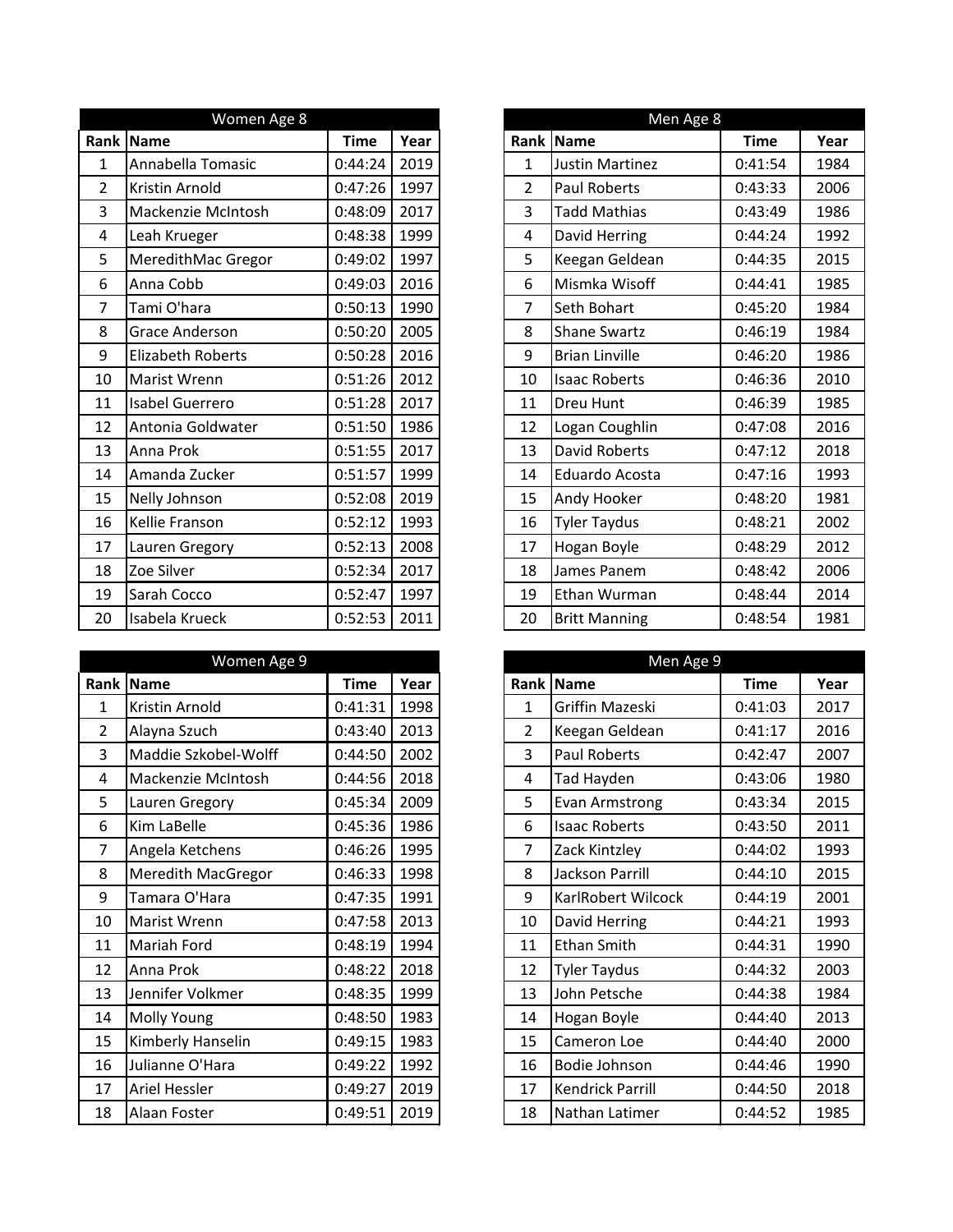|    | 19 Emily Levy  | $0:50:05$ 2003               |  |
|----|----------------|------------------------------|--|
| 20 | Miriam Roberts | $\vert$ 0:50:08 $\vert$ 2005 |  |

|                | Women Age 10              |             |      |                | Men Age 10            |             |      |
|----------------|---------------------------|-------------|------|----------------|-----------------------|-------------|------|
| Rank           | <b>Name</b>               | <b>Time</b> | Year |                | Rank Name             | <b>Time</b> | Year |
| $\mathbf 1$    | Bryanna Hoffman           | 0:41:14     | 2015 | $\mathbf{1}$   | <b>Tyler Scholl</b>   | 0:35:57     | 2011 |
| $\overline{2}$ | Lauren Gregory            | 0:42:07     | 2010 | $\overline{2}$ | <b>Steven Weeks</b>   | 0:38:20     | 1999 |
| 3              | <b>Riley Geldean</b>      | 0:43:22     | 2012 | $\overline{3}$ | Griffin Mazeski       | 0:39:22     | 2018 |
| $\overline{4}$ | Mackenzie McIntosh        | 0:43:38     | 2019 | 4              | <b>Steve Brackett</b> | 0:39:43     | 1979 |
| 5              | Erica Hoekekman           | 0:43:43     | 1985 | 5              | Keegan Geldean        | 0:40:04     | 2017 |
| 6              | Anna Schults              | 0:45:20     | 2012 | 6              | Jackson Parrill       | 0:40:19     | 2016 |
| 7              | Angela Kitchens           | 0:45:39     | 1996 | $\overline{7}$ | Niles Johnson         | 0:40:51     | 1985 |
| 8              | Aspen Jeffers             | 0:45:50     | 2013 | 8              | <b>Paul Roberts</b>   | 0:41:21     | 2008 |
| 9              | <b>Alexandra Collins</b>  | 0:46:17     | 2015 | 9              | David Martinez        | 0:41:24     | 1983 |
| 10             | Amelia Philofsky          | 0:46:37     | 2014 | 10             | Nicholas Cummings     | 0:41:24     | 1989 |
| 11             | <b>Meredith MacGregor</b> | 0:46:39     | 1999 | 11             | <b>Tyler Taydus</b>   | 0:41:58     | 2004 |
| 12             | Ava Mierau                | 0:46:42     | 2019 | 12             | <b>Bradley Troyer</b> | 0:42:02     | 2015 |
| 13             | <b>Elizabeth Roberts</b>  | 0:46:59     | 2018 | 13             | Chris Baker           | 0:42:04     | 1986 |
| 14             | <b>Marist Wrenn</b>       | 0:47:01     | 2014 | 14             | <b>Sumner Cotton</b>  | 0:42:25     | 2013 |
| 15             | Julianne O'Hara           | 0:47:11     | 1993 | 15             | <b>Ethan Smith</b>    | 0:42:30     | 1991 |
| 16             | Tami O'Hara               | 0:47:21     | 1992 | 16             | Nick Romeo            | 0:42:32     | 1995 |
| 17             | Adyel Thompson            | 0:47:20     | 2022 | 17             | Jason Baker           | 0:42:40     | 1986 |
| 18             | Zoe Silver                | 0:47:27     | 2019 | 18             | <b>Isaac Roberts</b>  | 0:42:41     | 2012 |
| 19             | Jessica Hanson            | 0:47:44     | 1990 | 19             | Van Johnson           | 0:42:42     | 2022 |
| 20             | Clara Johnson             | 0:47:48     | 2019 | 20             | <b>Eric Roeder</b>    | 0:43:00     | 1982 |

|    | Women Age 11          |             |      |
|----|-----------------------|-------------|------|
|    | <b>Rank   Name</b>    | <b>Time</b> | Year |
| 1  | Alayna Szuch          | 0:39:00     | 2015 |
| 2  | <b>Riley Geldean</b>  | 0:41:10     | 2013 |
| 3  | Lauren Gregory        | 0:41:29     | 2011 |
| 4  | Samantha Lewis        | 0:42:03     | 2006 |
| 5  | <b>Riley Buese</b>    | 0:42:40     | 2015 |
| 6  | Jennifer Kintzley     | 0:43:12     | 1992 |
| 7  | Bryanna Hoffman       | 0:43:45     | 2016 |
| 8  | Marist Wrenn          | 0:44:02     | 2015 |
| 9  | <b>Emily Cohen</b>    | 0:44:19     | 2019 |
| 10 | Angela Kitchens       | 0:44:36     | 1997 |
| 11 | Aspen Jeffers         | 0:44:38     | 2014 |
| 12 | Anna Shults           | 0:44:44     | 2013 |
| 13 | <b>Wendy Sinclair</b> | 0:44:46     | 1980 |
| 14 | <b>Mariah Ford</b>    | 0:45:18     | 1996 |
| 15 | Katy Benko            | 0:45:48     | 1991 |
| 16 | Lila Crowley          | 0:45:48     | 2017 |

| 19 | Emily<br>Levv  | 0:50:05 | 2003 | 19 | Mishka<br>Wissof | 0:45:13<br>$.4^{\circ}$ | 1986 |
|----|----------------|---------|------|----|------------------|-------------------------|------|
| 20 | Miriam Roberts | 0:50:08 | 2005 | 20 | Marcus<br>Adam   | 0:45:14                 | 2008 |

|                         | Women Age 10              |             |      |
|-------------------------|---------------------------|-------------|------|
|                         | ank  Name                 | <b>Time</b> | Year |
| $\mathbf{1}$            | Bryanna Hoffman           | 0:41:14     | 2015 |
| $\overline{2}$          | Lauren Gregory            | 0:42:07     | 2010 |
| 3                       | <b>Riley Geldean</b>      | 0:43:22     | 2012 |
| $\overline{\mathbf{4}}$ | Mackenzie McIntosh        | 0:43:38     | 2019 |
| 5                       | Erica Hoekekman           | 0:43:43     | 1985 |
| 6                       | Anna Schults              | 0:45:20     | 2012 |
| $\overline{7}$          | Angela Kitchens           | 0:45:39     | 1996 |
| 8                       | Aspen Jeffers             | 0:45:50     | 2013 |
| 9                       | Alexandra Collins         | 0:46:17     | 2015 |
| 10                      | Amelia Philofsky          | 0:46:37     | 2014 |
| 11                      | <b>Meredith MacGregor</b> | 0:46:39     | 1999 |
| 12                      | Ava Mierau                | 0:46:42     | 2019 |
| 13                      | <b>Elizabeth Roberts</b>  | 0:46:59     | 2018 |
| 14                      | Marist Wrenn              | 0:47:01     | 2014 |
| 15                      | Julianne O'Hara           | 0:47:11     | 1993 |
| 16                      | Tami O'Hara               | 0:47:21     | 1992 |
| 17                      | Adyel Thompson            | 0:47:20     | 2022 |
| 18                      | Zoe Silver                | 0:47:27     | 2019 |
| 19                      | Jessica Hanson            | 0:47:44     | 1990 |
| 20                      | Clara Johnson             | 0:47:48     | 2019 |

|                | Women Age 11          |             |      |
|----------------|-----------------------|-------------|------|
|                | ank  Name             | <b>Time</b> | Year |
| $\mathbf{1}$   | Alayna Szuch          | 0:39:00     | 2015 |
| $\overline{2}$ | <b>Riley Geldean</b>  | 0:41:10     | 2013 |
| 3              | Lauren Gregory        | 0:41:29     | 2011 |
| $\overline{4}$ | Samantha Lewis        | 0:42:03     | 2006 |
| 5              | <b>Riley Buese</b>    | 0:42:40     | 2015 |
| 6              | Jennifer Kintzley     | 0:43:12     | 1992 |
| $\overline{7}$ | Bryanna Hoffman       | 0:43:45     | 2016 |
| 8              | Marist Wrenn          | 0:44:02     | 2015 |
| 9              | <b>Emily Cohen</b>    | 0:44:19     | 2019 |
| 10             | Angela Kitchens       | 0:44:36     | 1997 |
| 11             | Aspen Jeffers         | 0:44:38     | 2014 |
| 12             | Anna Shults           | 0:44:44     | 2013 |
| 13             | <b>Wendy Sinclair</b> | 0:44:46     | 1980 |
| 14             | Mariah Ford           | 0:45:18     | 1996 |
| 15             | Katy Benko            | 0:45:48     | 1991 |
| 16             | Lila Crowley          | 0:45:48     | 2017 |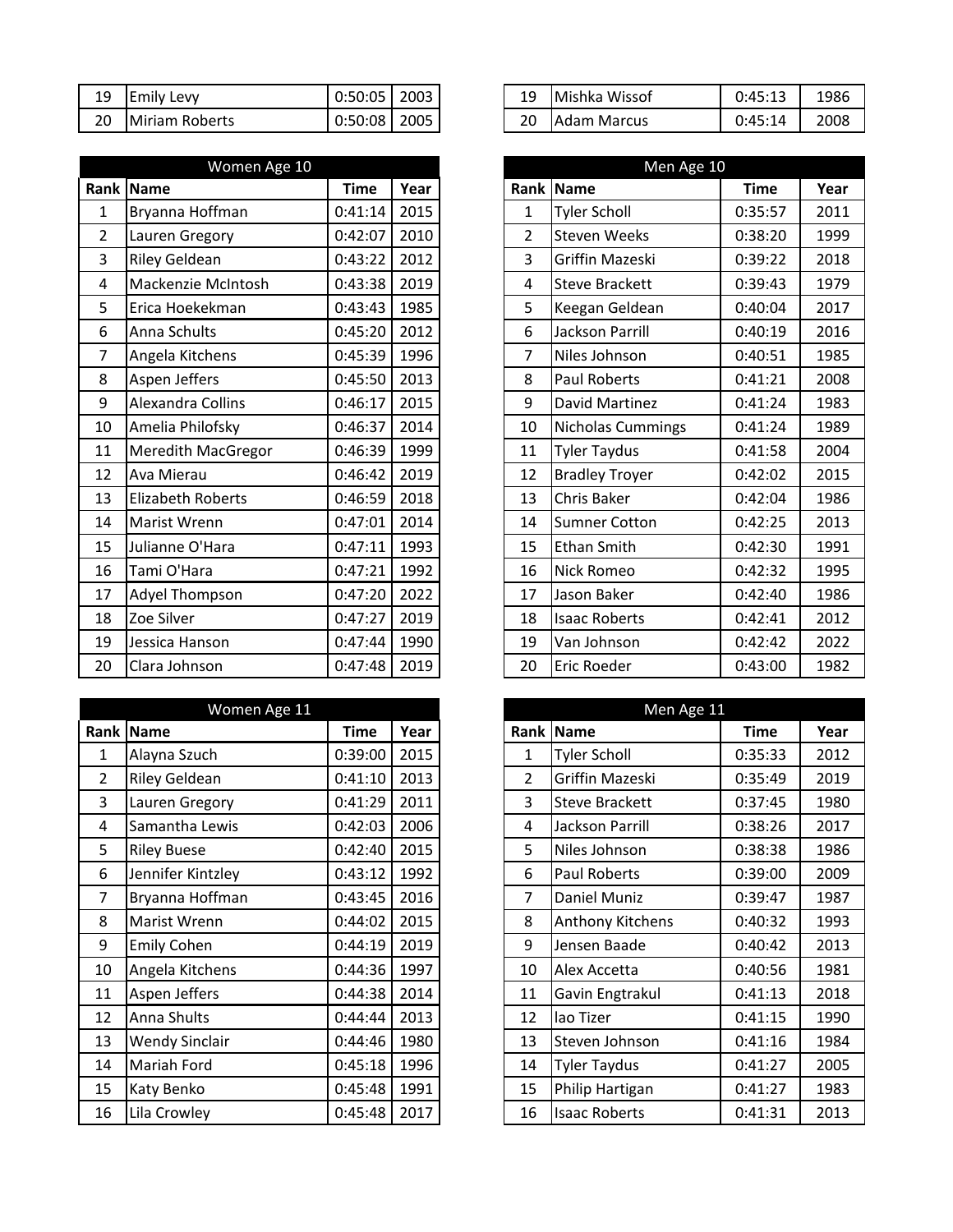| 17 | Leah Hill                | $0:45:50$ 2015   |  |
|----|--------------------------|------------------|--|
|    | 18   Erin McLaughlin     | $0:45:54$   2007 |  |
| 19 | <b>Harmony McMullin</b>  | $0:45:58$ 2015   |  |
| 20 | <b>Elizabeth Roberts</b> | $0:46:11$ 2018   |  |

| Women Age 12   |                         |             |      |  | Men Age 12     |                         |             |      |
|----------------|-------------------------|-------------|------|--|----------------|-------------------------|-------------|------|
| Rank           | <b>Name</b>             | <b>Time</b> | Year |  |                | Rank Name               | <b>Time</b> | Year |
| $\mathbf 1$    | Alayna Szuch            | 0:38:51     | 2016 |  | $\mathbf{1}$   | <b>Jackson Parrill</b>  | 0:36:54     | 2018 |
| $\overline{2}$ | Kristin Arnold          | 0:39:18     | 2001 |  | $\overline{2}$ | <b>Steven Brackett</b>  | 0:37:47     | 1981 |
| 3              | <b>Riley Geldean</b>    | 0:39:49     | 2014 |  | $\overline{3}$ | Paul Roberts            | 0:38:07     | 2010 |
| $\overline{4}$ | Lauren Gregory          | 0:40:19     | 2012 |  | 4              | Keegan Geldean          | 0:38:30     | 2019 |
| 5              | <b>Melody Fairchild</b> | 0:40:21     | 1986 |  | 5              | <b>Isaac Roberts</b>    | 0:38:38     | 2014 |
| 6              | McKenna Mazeski         | 0:40:57     | 2017 |  | 6              | <b>Bradley Troyer</b>   | 0:38:38     | 2017 |
| $\overline{7}$ | Sydney Thorvaldson      | 0:41:22     | 2015 |  | $\overline{7}$ | Gavin Engtrakul         | 0:38:42     | 2019 |
| 8              | Jennifer Kintzley       | 0:41:31     | 1993 |  | 8              | Michael Dudzic          | 0:39:01     | 2015 |
| 9              | Anna Shults             | 0:42:12     | 2014 |  | 9              | <b>Nicholas Cumings</b> | 0:39:09     | 1991 |
| 10             | Erin McLaughlin         | 0:42:37     | 2008 |  | 10             | <b>Henry Murphy</b>     | 0:39:15     | 2016 |
| 11             | Cassidy Hickey          | 0:42:49     | 2015 |  | 11             | Kyle Lewis              | 0:39:15     | 2009 |
| 12             | Aspen Jeffers           | 0:42:49     | 2015 |  | 12             | <b>Eric Morrison</b>    | 0:39:19     | 1983 |
| 13             | Jaydn Goodrich          | 0:42:50     | 2015 |  | 13             | JonJon Raveling         | 0:39:20     | 1979 |
| 14             | <b>Marist Wren</b>      | 0:43:17     | 2016 |  | 14             | <b>Gerald Nez</b>       | 0:39:23     | 1988 |
| 15             | Lailina Wisoff          | 0:43:45     | 1991 |  | 15             | Gage Voss               | 0:39:26     | 2013 |
| 16             | Teagan Haberkorn        | 0:43:51     | 2014 |  | 16             | Zachary Kintzley        | 0:39:31     | 1996 |
| 17             | Quinn McConnell         | 0:44:11     | 2013 |  | 17             | Anthony Kitchens        | 0:39:34     | 1994 |
| 18             | Sophia Cornell          | 0:44:13     | 2011 |  | 18             | Logan Simington         | 0:39:34     | 2013 |
| 19             | Ahsha Hazen             | 0:44:14     | 1992 |  | 19             | Cy Teruel               | 0:39:43     | 2017 |
| 20             | Kara Skattum            | 0:44:18     | 2011 |  | 20             | Kevin Wheeler           | 0:39:58     | 1987 |

|                | Women Age 13              |             |      | Men Age 13     |                       |             |      |  |
|----------------|---------------------------|-------------|------|----------------|-----------------------|-------------|------|--|
| Rank           | Name                      | <b>Time</b> | Year |                | Rank Name             | <b>Time</b> | Year |  |
| 1              | <b>Sydney Thorvaldson</b> | 0:38:39     | 2016 | $\mathbf{1}$   | Paul Roberts          | 0:35:12     | 2011 |  |
| $\overline{2}$ | Jennifer Kintzley         | 0:39:34     | 1994 | $\overline{2}$ | James Gregory         | 0:35:14     | 2015 |  |
| 3              | Riley Geldean             | 0:39:47     | 2015 | $\overline{3}$ | Jackson Parrill       | 0:35:25     | 2018 |  |
| 4              | McKenna Mazeski           | 0:39:56     | 2018 | 4              | Robbie Cozean         | 0:36:26     | 2016 |  |
| 5              | Reese Tucker              | 0:39:57     | 2019 | 5              | <b>Brodey Hasty</b>   | 0:36:40     | 2013 |  |
| 6              | Mia Prok                  | 0:39:57     | 2019 | 6              | Eric Morrison         | 0:37:31     | 1984 |  |
| 7              | Anna Schults              | 0:40:15     | 2015 | $\overline{7}$ | Anthony Kitchens      | 0:37:54     | 1995 |  |
| 8              | Jadyn Goodrich            | 0:40:19     | 2016 | 8              | <b>Bradley Troyer</b> | 0:37:54     | 2018 |  |
| 9              | Lauren Gregory            | 0:40:38     | 2013 | 9              | Daryl Holmlund        | 0:38:05     | 1999 |  |
| 10             | Samantha Lewis            | 0:40:48     | 2008 | 10             | Cy Tervel             | 0:38:06     | 2018 |  |
| 11             | Alayna Szych              | 0:41:12     | 2017 | 11             | Alex Accetta          | 0:38:14     | 1983 |  |
| 12             | Jackie Jensen             | 0:41:14     | 1985 | 12             | Chris Borton          | 0:38:23     | 1989 |  |
| 13             | Rachel Goodrich           | 0:41:49     | 2015 | 13             | Jackson Shorten       | 0:38:23     | 2018 |  |
| 14             | <b>Riley Buese</b>        | 0:42:03     | 2017 | 14             | Adugna Moritz         | 0:38:24     | 2016 |  |
| 15             | Katie Benko               | 0:42:37     | 1993 | 15             | Gage Voss             | 0:38:25     | 2014 |  |

| 17 | Leah Hill                | $0:45:50$ 2015   |      | 17 | <b>Kyle Lewis</b>            | 0:41:33 | 2008      |
|----|--------------------------|------------------|------|----|------------------------------|---------|-----------|
| 18 | Erin McLaughlin          | 0:45:54          | 2007 | 18 | Cup Blue                     | 0:41:36 | 1989      |
| 19 | <b>Harmony McMullin</b>  | $0:45:58$   2015 |      | 19 | <b>Kyle Karst</b>            | 0:41:42 | 1998      |
| 20 | <b>Elizabeth Roberts</b> | 0:46:11          | 2018 | 20 | John Reynolds/Edison Andrews | 0:41:49 | 2006/2022 |

|                | Women Age 12              |             |      |
|----------------|---------------------------|-------------|------|
|                | ank  Name                 | <b>Time</b> | Year |
| $\mathbf{1}$   | Alayna Szuch              | 0:38:51     | 2016 |
| $\overline{2}$ | Kristin Arnold            | 0:39:18     | 2001 |
| 3              | <b>Riley Geldean</b>      | 0:39:49     | 2014 |
| $\overline{4}$ | Lauren Gregory            | 0:40:19     | 2012 |
| 5              | Melody Fairchild          | 0:40:21     | 1986 |
| 6              | McKenna Mazeski           | 0:40:57     | 2017 |
| $\overline{7}$ | <b>Sydney Thorvaldson</b> | 0:41:22     | 2015 |
| 8              | Jennifer Kintzley         | 0:41:31     | 1993 |
| 9              | Anna Shults               | 0:42:12     | 2014 |
| 10             | Erin McLaughlin           | 0:42:37     | 2008 |
| 11             | Cassidy Hickey            | 0:42:49     | 2015 |
| 12             | Aspen Jeffers             | 0:42:49     | 2015 |
| 13             | Jaydn Goodrich            | 0:42:50     | 2015 |
| 14             | Marist Wren               | 0:43:17     | 2016 |
| 15             | Lailina Wisoff            | 0:43:45     | 1991 |
| 16             | Teagan Haberkorn          | 0:43:51     | 2014 |
| 17             | Quinn McConnell           | 0:44:11     | 2013 |
| 18             | Sophia Cornell            | 0:44:13     | 2011 |
| 19             | Ahsha Hazen               | 0:44:14     | 1992 |
| 20             | Kara Skattum              | 0:44:18     | 2011 |

|                | Women Age 13              |         |      |                | Men Age 13              |             |      |
|----------------|---------------------------|---------|------|----------------|-------------------------|-------------|------|
|                | ank  Name                 | Time    | Year | Rank           | <b>Name</b>             | <b>Time</b> | Year |
| $\mathbf{1}$   | <b>Sydney Thorvaldson</b> | 0:38:39 | 2016 | 1              | <b>Paul Roberts</b>     | 0:35:12     | 2011 |
| $\overline{2}$ | Jennifer Kintzley         | 0:39:34 | 1994 | $\overline{2}$ | James Gregory           | 0:35:14     | 2015 |
| 3              | Riley Geldean             | 0:39:47 | 2015 | 3              | Jackson Parrill         | 0:35:25     | 2018 |
| 4              | McKenna Mazeski           | 0:39:56 | 2018 | 4              | Robbie Cozean           | 0:36:26     | 2016 |
| 5              | <b>Reese Tucker</b>       | 0:39:57 | 2019 | 5              | <b>Brodey Hasty</b>     | 0:36:40     | 2013 |
| 6              | Mia Prok                  | 0:39:57 | 2019 | 6              | Eric Morrison           | 0:37:31     | 1984 |
| $\overline{7}$ | Anna Schults              | 0:40:15 | 2015 | 7              | <b>Anthony Kitchens</b> | 0:37:54     | 1995 |
| 8              | Jadyn Goodrich            | 0:40:19 | 2016 | 8              | <b>Bradley Troyer</b>   | 0:37:54     | 2018 |
| 9              | Lauren Gregory            | 0:40:38 | 2013 | 9              | Daryl Holmlund          | 0:38:05     | 1999 |
| 10             | Samantha Lewis            | 0:40:48 | 2008 | 10             | Cy Tervel               | 0:38:06     | 2018 |
| 11             | Alayna Szych              | 0:41:12 | 2017 | 11             | Alex Accetta            | 0:38:14     | 1983 |
| 12             | Jackie Jensen             | 0:41:14 | 1985 | 12             | Chris Borton            | 0:38:23     | 1989 |
| 13             | Rachel Goodrich           | 0:41:49 | 2015 | 13             | Jackson Shorten         | 0:38:23     | 2018 |
| 14             | <b>Riley Buese</b>        | 0:42:03 | 2017 | 14             | Adugna Moritz           | 0:38:24     | 2016 |
| 15             | Katie Benko               | 0:42:37 | 1993 | 15             | Gage Voss               | 0:38:25     | 2014 |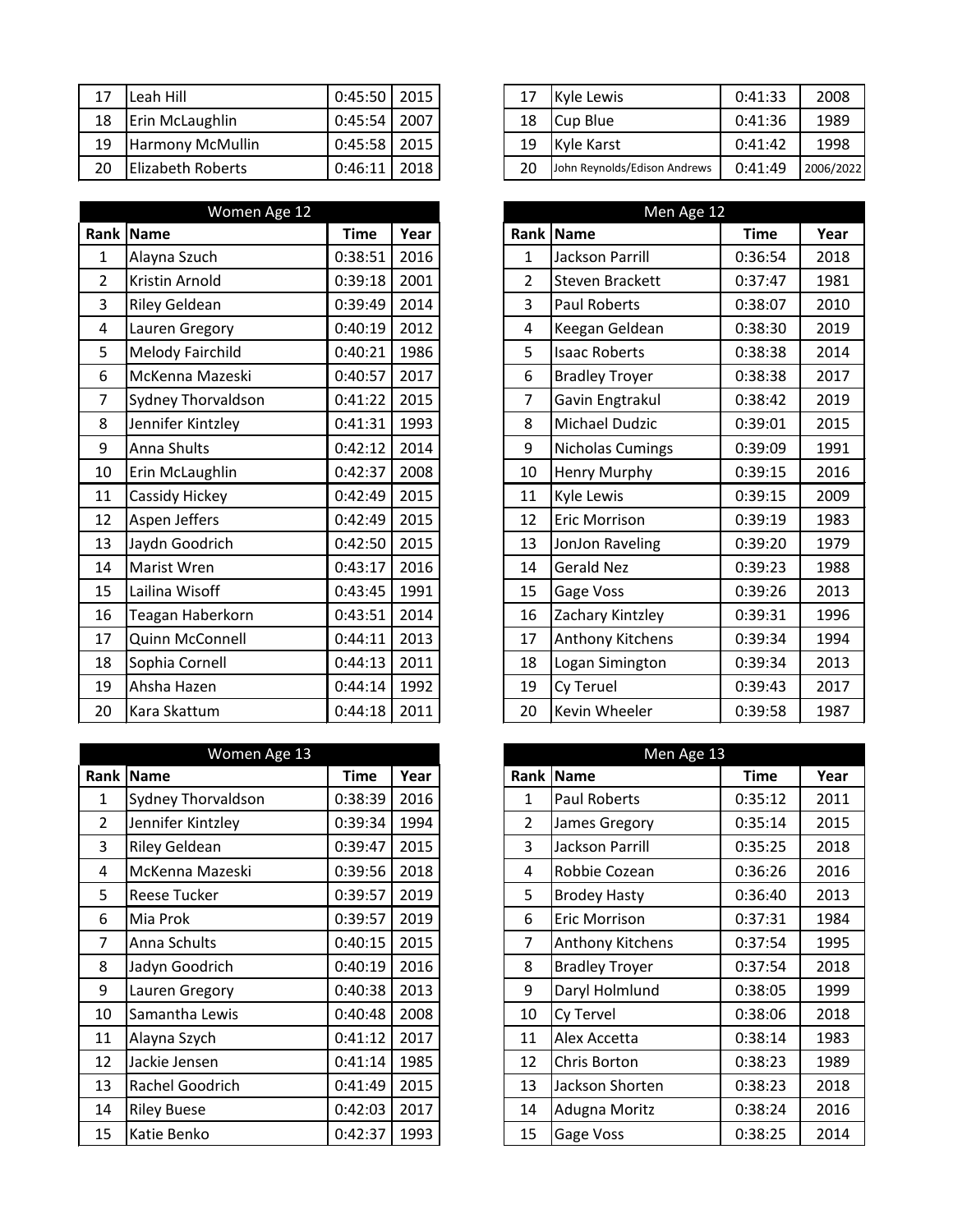|    | 16   Kayli Tabares  | $0:42:39$   2013 |      |
|----|---------------------|------------------|------|
| 17 | <b>Emily Lucero</b> | $0:42:41$ 2014   |      |
| 18 | Marist Wrenn        | $0:42:54$ 2017   |      |
| 19 | Erin McLaughlin     | $0:43:00$   2009 |      |
| 20 | <b>Kelly Hughes</b> | 0:43:02          | 1998 |

|                | Women Age 14            |             |      |
|----------------|-------------------------|-------------|------|
| Rank           | Name                    | <b>Time</b> | Year |
| $\mathbf{1}$   | Shona Jones             | 0:35:21     | 1982 |
| $\overline{2}$ | <b>Sydney Thorvalds</b> | 0:37:01     | 2017 |
| 3              | Samantha Lewis          | 0:37:41     | 2009 |
| 4              | <b>Tabor Scholl</b>     | 0:38:25     | 2011 |
| 5              | Lauren Gregory          | 0:38:28     | 2014 |
| 6              | <b>Emily Cohen</b>      | 0:38:53     | 2022 |
| $\overline{7}$ | <b>Calley Nelson</b>    | 0:38:57     | 1986 |
| 8              | Kristen Kientz          | 0:39:37     | 2008 |
| 9              | Jennifer Kintzley       | 0:39:54     | 1995 |
| 10             | Kelly King              | 0:39:50     | 2005 |
| 11             | Riley Geldean           | 0:40:51     | 2016 |
| 12             | Shae Henley             | 0:41:06     | 2017 |
| 13             | Alayna Szuch            | 0:41:08     | 2018 |
| 14             | Isabella Heart          | 0:41:22     | 2015 |
| 15             | Janna Garza             | 0:41:39     | 1985 |
| 16             | <b>Emily Lucero</b>     | 0:41:40     | 2015 |
| 17             | Claudia Burgess         | 0:41:42     | 2014 |
| 18             | Lindsay Kroonenberg     | 0:41:44     | 1999 |
| 19             | Dominique Gerard        | 0:41:47     | 2008 |
| 20             | Kayli Tabares           | 0:42:10     | 2014 |

|                | Women Age 15              |         |      | Men Age 15     |                      |         |      |
|----------------|---------------------------|---------|------|----------------|----------------------|---------|------|
| Rank           | Name                      | Time    | Year |                | Rank Name            | Time    | Year |
| 1              | Melody Fairchild          | 0:36:01 | 1989 | 1              | Paul Roberts         | 0:32:41 | 2013 |
| $\overline{2}$ | <b>Sydney Thorvaldson</b> | 0:37:09 | 2018 | $\overline{2}$ | Del Langhorst        | 0:32:45 | 1980 |
| 3              | Shona Jones               | 0:37:13 | 1983 | $\overline{3}$ | Michael Valasquez    | 0:32:53 | 1985 |
| 4              | Lauren Gregory            | 0:37:50 | 2015 | 4              | Jared Scott          | 0:33:04 | 1998 |
| 5              | Sam Lewis                 | 0:38:13 | 2010 | 5              | Roger Letchworth III | 0:34:17 | 1984 |
| 6              | Alayna Szuch              | 0:38:59 | 2019 | 6              | <b>Chris Severy</b>  | 0:34:18 | 1992 |
| 7              | Sierra Bower              | 0:39:01 | 2019 | 7              | Jacob White          | 0:34:18 | 2019 |
| 8              | <b>Tabor Scholl</b>       | 0:39:42 | 2012 | 8              | Caris Nelson         | 0:34:21 | 1985 |
| 9              | Olivia Ritchie            | 0:39:49 | 2015 | 9              | John McGuire         | 0:34:22 | 2002 |
| 10             | Olivia Alessandrini       | 0:39:49 | 2022 | 10             | Alex Accetta         | 0:34:33 | 1985 |
| 11             | Jennifer Kintzley         | 0:39:56 | 1996 | 11             | Zeke Tiernan         | 0:34:52 | 1991 |
| 12             | Erin Hooker               | 0:40:00 | 2010 | 12             | Keegan Geldean       | 0:34:52 | 2022 |
| 13             | <b>Allison Beasley</b>    | 0:40:15 | 2019 | 13             | Shay Geisler         | 0:34:53 | 1982 |
| 14             | Katie Lyons               | 0:40:35 | 2012 | 14             | Mark Trimbee         | 0:34:55 | 1981 |

| 16 | Kayli Tabares       | $0:42:39$ 2013 |      | 16 | Aaron Lopez            | 0:38:30 | 1998    |
|----|---------------------|----------------|------|----|------------------------|---------|---------|
| 17 | <b>Emily Lucero</b> | $0:42:41$ 2014 |      | 17 | JonJon Raveling        | 0:38:31 | 0:00:00 |
| 18 | Marist Wrenn        | 0:42:54        | 2017 | 18 | <b>Andrew Roberts</b>  | 0:38:36 | 2004    |
| 19 | Erin McLaughlin     | 0:43:00        | 2009 | 19 | John O'Hagan           | 0:38:39 | 2010    |
| 20 | Kelly Hughes        | 0:43:02        | 1998 | 20 | <b>Cameron Clayton</b> | 0:38:43 | 2002    |

|                  | Women Age 14            |             |      |
|------------------|-------------------------|-------------|------|
|                  | ank  Name               | <b>Time</b> | Year |
| $\mathbf{1}$     | Shona Jones             | 0:35:21     | 1982 |
| $\overline{2}$   | <b>Sydney Thorvalds</b> | 0:37:01     | 2017 |
| 3                | Samantha Lewis          | 0:37:41     | 2009 |
| $\overline{4}$   | <b>Tabor Scholl</b>     | 0:38:25     | 2011 |
| 5                | Lauren Gregory          | 0:38:28     | 2014 |
| $\boldsymbol{6}$ | <b>Emily Cohen</b>      | 0:38:53     | 2022 |
| $\overline{7}$   | <b>Calley Nelson</b>    | 0:38:57     | 1986 |
| 8                | Kristen Kientz          | 0:39:37     | 2008 |
| 9                | Jennifer Kintzley       | 0:39:54     | 1995 |
| 10               | <b>Kelly King</b>       | 0:39:50     | 2005 |
| 11               | <b>Riley Geldean</b>    | 0:40:51     | 2016 |
| 12               | Shae Henley             | 0:41:06     | 2017 |
| 13               | Alayna Szuch            | 0:41:08     | 2018 |
| 14               | Isabella Heart          | 0:41:22     | 2015 |
| 15               | Janna Garza             | 0:41:39     | 1985 |
| 16               | <b>Emily Lucero</b>     | 0:41:40     | 2015 |
| 17               | Claudia Burgess         | 0:41:42     | 2014 |
| 18               | Lindsay Kroonenberg     | 0:41:44     | 1999 |
| 19               | Dominique Gerard        | 0:41:47     | 2008 |
| 20               | Kayli Tabares           | 0:42:10     | 2014 |

|                | Women Age 15            |         |      |  | Men Age 15     |                      |             |  |
|----------------|-------------------------|---------|------|--|----------------|----------------------|-------------|--|
|                | ank  Name               | Time    | Year |  |                | Rank Name            | <b>Time</b> |  |
| $\mathbf{1}$   | <b>Melody Fairchild</b> | 0:36:01 | 1989 |  | 1              | <b>Paul Roberts</b>  | 0:32:41     |  |
| $\overline{2}$ | Sydney Thorvaldson      | 0:37:09 | 2018 |  | $\overline{2}$ | Del Langhorst        | 0:32:45     |  |
| 3              | Shona Jones             | 0:37:13 | 1983 |  | 3              | Michael Valasquez    | 0:32:53     |  |
| 4              | Lauren Gregory          | 0:37:50 | 2015 |  | 4              | Jared Scott          | 0:33:04     |  |
| $5\phantom{.}$ | Sam Lewis               | 0:38:13 | 2010 |  | 5              | Roger Letchworth III | 0:34:17     |  |
| 6              | Alayna Szuch            | 0:38:59 | 2019 |  | 6              | <b>Chris Severy</b>  | 0:34:18     |  |
| $\overline{7}$ | Sierra Bower            | 0:39:01 | 2019 |  | 7              | Jacob White          | 0:34:18     |  |
| 8              | <b>Tabor Scholl</b>     | 0:39:42 | 2012 |  | 8              | Caris Nelson         | 0:34:21     |  |
| 9              | Olivia Ritchie          | 0:39:49 | 2015 |  | 9              | John McGuire         | 0:34:22     |  |
| 10             | Olivia Alessandrini     | 0:39:49 | 2022 |  | 10             | Alex Accetta         | 0:34:33     |  |
| 11             | Jennifer Kintzley       | 0:39:56 | 1996 |  | 11             | Zeke Tiernan         | 0:34:52     |  |
| 12             | Erin Hooker             | 0:40:00 | 2010 |  | 12             | Keegan Geldean       | 0:34:52     |  |
| 13             | <b>Allison Beasley</b>  | 0:40:15 | 2019 |  | 13             | <b>Shay Geisler</b>  | 0:34:53     |  |
| 14             | Katie Lyons             | 0:40:35 | 2012 |  | 14             | <b>Mark Trimbee</b>  | 0:34:55     |  |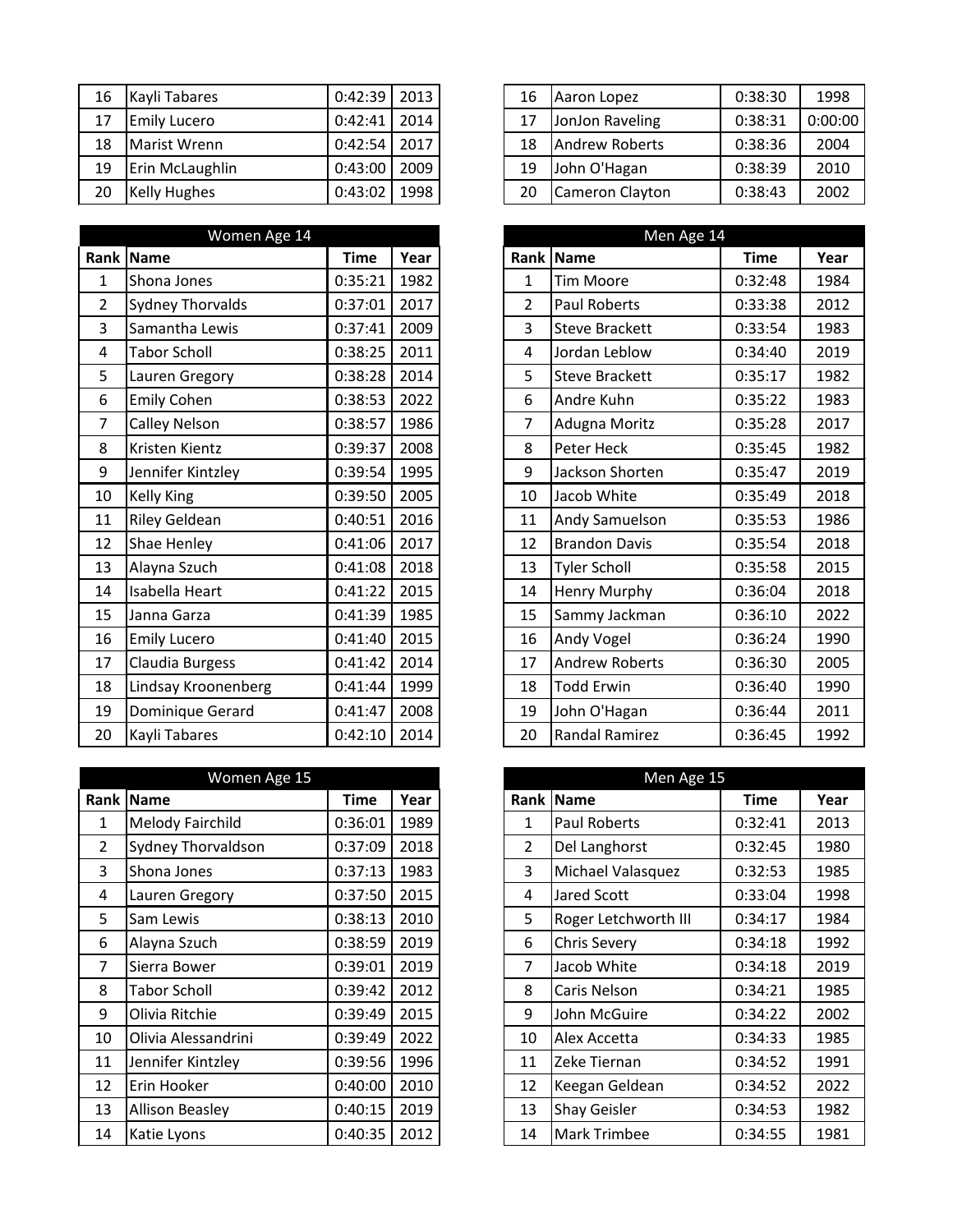| 15 | Lesley Higgins           | 0:40:36 | 1996 |
|----|--------------------------|---------|------|
| 16 | Abigail Oleary           | 0:40:48 | 2022 |
| 17 | Catrina Campbell         | 0:40:57 | 1982 |
| 18 | Melissa Roberts          | 0:41:04 | 2008 |
| 19 | <b>Elizabeth Harding</b> | 0:41:07 | 2017 |
| 20 | Natalie Anderson         | 0:41:12 | 2011 |

|                  | Women Age 16              |             |      |
|------------------|---------------------------|-------------|------|
| Rank             | Name                      | <b>Time</b> | Year |
| $\mathbf{1}$     | <b>Melody Fairchild</b>   | 0:34:41     | 1990 |
| $\overline{2}$   | <b>Sydney Thorvaldson</b> | 0:35:59     | 2019 |
| 3                | Lize Brittin              | 0:36:17     | 1983 |
| 4                | <b>Brynn Siles</b>        | 0:36:28     | 2018 |
| 5                | Kelsey Lakowske           | 0:37:32     | 2009 |
| 6                | Keira Wilkinson           | 0:38:27     | 2022 |
| $\overline{7}$   | Tiya Chamberlin           | 0:38:28     | 2017 |
| 8                | Sam Lewis                 | 0:38:44     | 2011 |
| $\boldsymbol{9}$ | Dawn Gale                 | 0:38:47     | 1983 |
| 10               | Isabella Prosceno         | 0:39:01     | 2019 |
| 11               | Sarah Perkins             | 0:39:02     | 2022 |
| 12               | Catrina Campbell          | 0:39:06     | 1983 |
| 13               | <b>Shelly Langemeier</b>  | 0:39:22     | 2001 |
| 14               | Jennifer Nellessen        | 0:39:29     | 1983 |
| 15               | Jennifer Kintzley         | 0:39:33     | 1997 |
| 16               | Isabella Bowland          | 0:39:45     | 2017 |
| 17               | Marla Moody               | 0:39:46     | 1983 |
| 18               | McKenna Spillar           | 0:39:50     | 2012 |
| 19               | Kaitlin Shepherd          | 0:39:54     | 2010 |
| 20               | <b>Melissa Roberts</b>    | 0:39:59     | 2009 |

|                | Women Age 17            | Men Age 17 |      |                |                      |         |      |
|----------------|-------------------------|------------|------|----------------|----------------------|---------|------|
|                | <b>Rank Name</b>        | Time       | Year |                | Rank Name            | Time    | Year |
| 1              | <b>Melody Fairchild</b> | 0:34:34    | 1991 | 1              | Joseph Manilafasha   | 0:31:42 | 2008 |
| $\overline{2}$ | <b>Brie Oakley</b>      | 0:36:43    | 2016 | $\overline{2}$ | <b>Paul Roberts</b>  | 0:32:22 | 2015 |
| 3              | Lori Fitzgerald         | 0:37:15    | 1984 | 3              | Aaron Blondeau       | 0:32:24 | 1997 |
| 4              | Tiya Chamberlin         | 0:37:23    | 2018 | 4              | Chuck Trujillo       | 0:32:26 | 1983 |
| 5              | Samantha Lewis          | 0:37:32    | 2012 | 5              | Robbie Welo          | 0:32:39 | 1981 |
| 6              | Elaine Strickland       | 0:37:36    | 1985 | 6              | Joe Horen            | 0:32:40 | 2015 |
| 7              | Jason Hall              | 0:37:57    | 1991 | $\overline{7}$ | <b>Eric Morrison</b> | 0:32:45 | 1988 |
| 8              | Rachel Gioscia          | 0:38:16    | 2004 | 8              | John McGuire         | 0:32:56 | 2004 |
| 9              | <b>Sydney Scott</b>     | 0:38:21    | 2012 | 9              | Jon Hume             | 0:32:57 | 1985 |
| 10             | Addi Iken               | 0:38:30    | 2017 | 10             | Seth Hejny           | 0:32:57 | 1998 |
| 11             | Joelle McDonald         | 0:38:31    | 2019 | 11             | Jon Luff             | 0:32:58 | 1985 |
| 12             | Allison Gohl            | 0:38:32    | 2007 | 12             | <b>Brent Vaughn</b>  | 0:33:04 | 2002 |
| 13             | Isabelle Kennedy        | 0:38:35    | 2014 | 13             | Carl Burgess         | 0:33:05 | 1984 |

| 15 | Lesley Higgins    | 0:40:36 | 1996 | 15 | Alex Furman           | 0:35:00 | 1993 |
|----|-------------------|---------|------|----|-----------------------|---------|------|
| 16 | Abigail Oleary    | 0:40:48 | 2022 | 16 | <b>Steve Brackett</b> | 0:35:01 | 1984 |
| 17 | Catrina Campbell  | 0:40:57 | 1982 | 17 | <b>Adrian Arnold</b>  | 0:35:02 | 1989 |
| 18 | Melissa Roberts   | 0:41:04 | 2008 | 18 | Gavin Engtrakul       | 0:35:02 | 2022 |
| 19 | Elizabeth Harding | 0:41:07 | 2017 | 19 | Seth Hejny            | 0:35:03 | 1996 |
| 20 | Natalie Anderson  | 0:41:12 | 2011 | 20 | Jon Raveling          | 0:35:04 | 1982 |
|    |                   |         |      |    |                       |         |      |

|                | Women Age 16              |             |      |
|----------------|---------------------------|-------------|------|
| ank            | Name                      | <b>Time</b> | Year |
| $\mathbf{1}$   | <b>Melody Fairchild</b>   | 0:34:41     | 1990 |
| $\overline{2}$ | <b>Sydney Thorvaldson</b> | 0:35:59     | 2019 |
| $\overline{3}$ | Lize Brittin              | 0:36:17     | 1983 |
| $\overline{4}$ | <b>Brynn Siles</b>        | 0:36:28     | 2018 |
| 5              | Kelsey Lakowske           | 0:37:32     | 2009 |
| 6              | Keira Wilkinson           | 0:38:27     | 2022 |
| $\overline{7}$ | Tiya Chamberlin           | 0:38:28     | 2017 |
| $\bf 8$        | Sam Lewis                 | 0:38:44     | 2011 |
| 9              | Dawn Gale                 | 0:38:47     | 1983 |
| 10             | Isabella Prosceno         | 0:39:01     | 2019 |
| 11             | Sarah Perkins             | 0:39:02     | 2022 |
| 12             | Catrina Campbell          | 0:39:06     | 1983 |
| 13             | <b>Shelly Langemeier</b>  | 0:39:22     | 2001 |
| 14             | Jennifer Nellessen        | 0:39:29     | 1983 |
| 15             | Jennifer Kintzley         | 0:39:33     | 1997 |
| 16             | Isabella Bowland          | 0:39:45     | 2017 |
| 17             | Marla Moody               | 0:39:46     | 1983 |
| 18             | McKenna Spillar           | 0:39:50     | 2012 |
| 19             | Kaitlin Shepherd          | 0:39:54     | 2010 |
| 20             | <b>Melissa Roberts</b>    | 0:39:59     | 2009 |

|                | Women Age 17            |         |      | Men Age 17     |                     |         |      |
|----------------|-------------------------|---------|------|----------------|---------------------|---------|------|
| ank            | Name                    | Time    | Year |                | Rank Name           | Time    | Year |
| $\mathbf{1}$   | <b>Melody Fairchild</b> | 0:34:34 | 1991 | 1              | Joseph Manilafasha  | 0:31:42 | 2008 |
| $\overline{2}$ | <b>Brie Oakley</b>      | 0:36:43 | 2016 | $\overline{2}$ | <b>Paul Roberts</b> | 0:32:22 | 2015 |
| $\mathbf{3}$   | Lori Fitzgerald         | 0:37:15 | 1984 | 3              | Aaron Blondeau      | 0:32:24 | 1997 |
| 4              | Tiya Chamberlin         | 0:37:23 | 2018 | 4              | Chuck Trujillo      | 0:32:26 | 1983 |
| 5              | Samantha Lewis          | 0:37:32 | 2012 | 5              | Robbie Welo         | 0:32:39 | 1981 |
| 6              | Elaine Strickland       | 0:37:36 | 1985 | 6              | Joe Horen           | 0:32:40 | 2015 |
| $\overline{7}$ | Jason Hall              | 0:37:57 | 1991 | 7              | Eric Morrison       | 0:32:45 | 1988 |
| 8              | Rachel Gioscia          | 0:38:16 | 2004 | 8              | John McGuire        | 0:32:56 | 2004 |
| 9              | <b>Sydney Scott</b>     | 0:38:21 | 2012 | 9              | Jon Hume            | 0:32:57 | 1985 |
| 10             | Addi Iken               | 0:38:30 | 2017 | 10             | Seth Hejny          | 0:32:57 | 1998 |
| 11             | Joelle McDonald         | 0:38:31 | 2019 | 11             | Jon Luff            | 0:32:58 | 1985 |
| 12             | <b>Allison Gohl</b>     | 0:38:32 | 2007 | 12             | <b>Brent Vaughn</b> | 0:33:04 | 2002 |
| 13             | Isabelle Kennedy        | 0:38:35 | 2014 | 13             | Carl Burgess        | 0:33:05 | 1984 |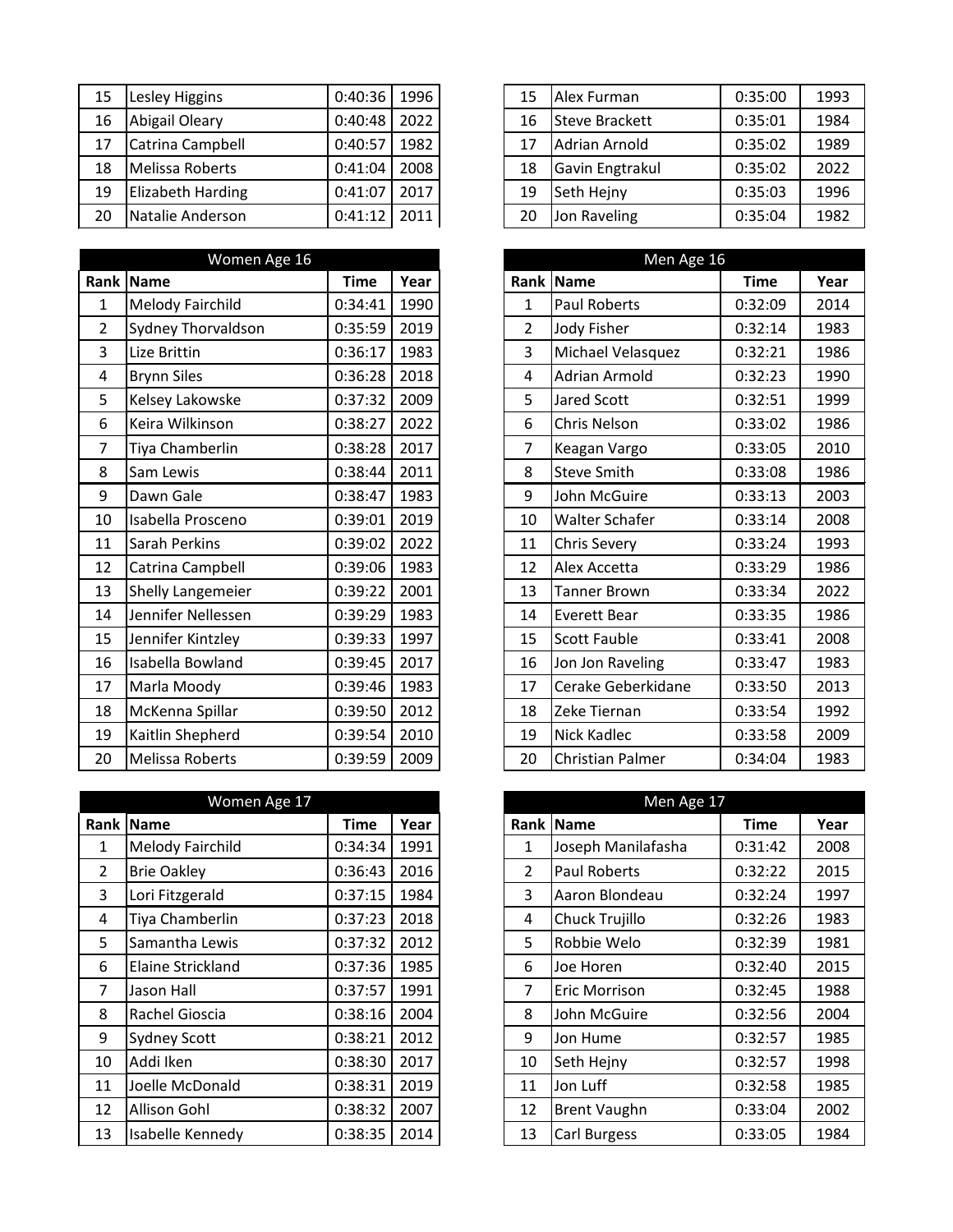| 14 | Lauren Zoe Baker       | 0:38:37 | 2018 |
|----|------------------------|---------|------|
| 15 | Nicole Boes            | 0:38:49 | 1983 |
| 16 | Isabella Bowland       | 0:39:01 | 2017 |
| 17 | <b>Clare Gallagher</b> | 0:39:04 | 2009 |
| 18 | Rachel Viger           | 0:39:07 | 2009 |
| 19 | <b>Keara Sammons</b>   | 0:39:12 | 2005 |
| 20 | <b>Quinn McConnell</b> | 0:39:13 | 2018 |

|                | Women Age 18           |             |      |                | Men Age 18               |             |      |
|----------------|------------------------|-------------|------|----------------|--------------------------|-------------|------|
| Rank           | <b>Name</b>            | <b>Time</b> | Year |                | Rank Name                | <b>Time</b> | Year |
| $\mathbf{1}$   | Zoe Baker              | 0:36:15     | 2019 | $\mathbf{1}$   | <b>Bradley Harkrader</b> | 0:30:52     | 2004 |
| $\overline{2}$ | Lizze Britton          | 0:36:53     | 1985 | $\overline{2}$ | Paul Roberts             | 0:31:09     | 2016 |
| 3              | Nikki Cormach          | 0:37:13     | 1987 | $\overline{3}$ | Jon Luff                 | 0:31:14     | 1986 |
| 4              | Rachel Gioscia         | 0:37:47     | 2005 | 4              | Jacob White              | 0:31:14     | 2022 |
| 5              | Elsabeth Goshu         | 0:37:50     | 2005 | 5              | Robbie Welo              | 0:31:52     | 1982 |
| 6              | Keara Sammons          | 0:37:51     | 2006 | 6              | Jonathan Hume            | 0:31:58     | 1986 |
| $\overline{7}$ | Erin Hooker            | 0:37:56     | 2013 | $\overline{7}$ | Chuck Trujillo           | 0:32:00     | 1984 |
| 8              | Amy Demartini          | 0:37:59     | 1991 | 8              | <b>Brent Vaughn</b>      | 0:32:01     | 2003 |
| 9              | Michelle Rogers        | 0:38:00     | 1986 | 9              | Nathan Wright            | 0:32:09     | 1987 |
| 10             | Michelle Sloan         | 0:38:10     | 1990 | 10             | Levi Brathall            | 0:32:23     | 2002 |
| 11             | Rachael Chacko         | 0:38:17     | 2013 | 11             | <b>Bailey Roth</b>       | 0:32:23     | 2014 |
| 12             | Erin McLaughlin        | 0:38:20     | 2014 | 12             | <b>Paxton Smith</b>      | 0:32:25     | 2016 |
| 13             | <b>Kelly Waters</b>    | 0:38:20     | 2007 | 13             | John McGuire             | 0:32:42     | 2005 |
| 14             | Sarah Demartini        | 0:38:27     | 1991 | 14             | Marcel Such              | 0:32:44     | 2014 |
| 15             | <b>Claire Green</b>    | 0:38:31     | 2014 | 15             | <b>Ares Reading</b>      | 0:32:50     | 1986 |
| 16             | Tara Richardson        | 0:38:34     | 2010 | 16             | David Couture            | 0:32:54     | 1986 |
| 17             | <b>Tristian Spence</b> | 0:38:34     | 2022 | 17             | Clifton Campbell         | 0:32:57     | 2009 |
| 18             | Shiori Morita          | 0:38:35     | 2014 | 18             | Cameron Clayton          | 0:32:57     | 2007 |
| 19             | Kaori Morita           | 0:38:36     | 2014 | 19             | Michael Pandolfo         | 0:32:58     | 2007 |
| 20             | <b>Riley Buese</b>     | 0:38:38     | 2022 | 20             | Kevin Herd               | 0:33:02     | 1989 |

|             | Women Age 19             |             |      |                | Men Age 19                |         |      |
|-------------|--------------------------|-------------|------|----------------|---------------------------|---------|------|
|             | Rank Name                | <b>Time</b> | Year |                | Rank Name                 | Time    | Year |
| $\mathbf 1$ | Ilsa Paulson             | 0:34:43     | 2008 | 1              | Simon Cheprot             | 0:29:17 | 2009 |
| 2           | Mio Kiuchi               | 0:37:12     | 1998 | $\overline{2}$ | <b>Kevin Clary</b>        | 0:31:18 | 2007 |
| 3           | Anne Bersagel            | 0:37:36     | 2002 | 3              | <b>Eric Morrison</b>      | 0:31:34 | 1990 |
| 4           | Kathy McCray             | 0:37:43     | 1982 | 4              | Robbie Welo               | 0:31:37 | 1983 |
| 5           | <b>Kelly Waters</b>      | 0:38:05     | 2008 | 5              | <b>Grahm Tuohy-Gaydos</b> | 0:31:45 | 2022 |
| 6           | Nicole Jefferson         | 0:38:09     | 1995 | 6              | Jackson Friesth           | 0:31:53 | 2013 |
| 7           | Jeni Cushman             | 0:38:10     | 1993 | 7              | Tom Tomlin                | 0:32:20 | 1982 |
| 8           | Kirsten Kindt            | 0:38:16     | 1984 | 8              | <b>Charles White</b>      | 0:32:25 | 2009 |
| 9           | Jill Noel                | 0:38:20     | 1985 | 9              | John Foster               | 0:32:25 | 1983 |
| 10          | <b>Molly Austin</b>      | 0:38:26     | 1999 | 10             | Nathan Rice               | 0:32:30 | 2009 |
| 11          | <b>Heather Burroughs</b> | 0:38:41     | 1995 | 11             | <b>Paul Roberts</b>       | 0:32:26 | 2017 |
| 12          | Michelle Sloan           | 0:38:42     | 1991 | 12             | <b>Chuck Trujillo</b>     | 0:32:31 | 1985 |

| 14 | Lauren Zoe Baker       | 0:38:37 | 2018 | 14 | <b>Adrian Armold</b>      | 0:33:06 | 1991 |
|----|------------------------|---------|------|----|---------------------------|---------|------|
| 15 | Nicole Boes            | 0:38:49 | 1983 | 15 | <b>Chris Severy</b>       | 0:33:08 | 1994 |
| 16 | Isabella Bowland       | 0:39:01 | 2017 | 16 | <b>Bret Schoolmeester</b> | 0:33:09 | 2001 |
| 17 | <b>Clare Gallagher</b> | 0:39:04 | 2009 | 17 | Cerake Geberkidane        | 0:33:11 | 2014 |
| 18 | <b>Rachel Viger</b>    | 0:39:07 | 2009 | 18 | Keagan Vargo              | 0:33:15 | 2011 |
| 19 | Keara Sammons          | 0:39:12 | 2005 | 19 | Jeff Mason                | 0:33:15 | 1983 |
| 20 | Quinn McConnell        | 0:39:13 | 2018 | 20 | <b>Tyman Smart</b>        | 0:33:15 | 2019 |
|    |                        |         |      |    |                           |         |      |

|                | Women Age 18           |             |      |  | Men Age 18     |                          |             |      |
|----------------|------------------------|-------------|------|--|----------------|--------------------------|-------------|------|
| ank            | Name                   | <b>Time</b> | Year |  | Rank           | <b>Name</b>              | <b>Time</b> | Year |
| $\mathbf{1}$   | Zoe Baker              | 0:36:15     | 2019 |  | $\mathbf{1}$   | <b>Bradley Harkrader</b> | 0:30:52     | 2004 |
| $\overline{2}$ | Lizze Britton          | 0:36:53     | 1985 |  | $\overline{2}$ | <b>Paul Roberts</b>      | 0:31:09     | 2016 |
| 3              | Nikki Cormach          | 0:37:13     | 1987 |  | 3              | Jon Luff                 | 0:31:14     | 1986 |
| 4              | Rachel Gioscia         | 0:37:47     | 2005 |  | 4              | Jacob White              | 0:31:14     | 2022 |
| 5              | Elsabeth Goshu         | 0:37:50     | 2005 |  | 5              | Robbie Welo              | 0:31:52     | 1982 |
| 6              | <b>Keara Sammons</b>   | 0:37:51     | 2006 |  | 6              | Jonathan Hume            | 0:31:58     | 1986 |
| $\overline{7}$ | Erin Hooker            | 0:37:56     | 2013 |  | 7              | Chuck Trujillo           | 0:32:00     | 1984 |
| 8              | Amy Demartini          | 0:37:59     | 1991 |  | 8              | <b>Brent Vaughn</b>      | 0:32:01     | 2003 |
| 9              | Michelle Rogers        | 0:38:00     | 1986 |  | 9              | Nathan Wright            | 0:32:09     | 1987 |
| 10             | Michelle Sloan         | 0:38:10     | 1990 |  | 10             | Levi Brathall            | 0:32:23     | 2002 |
| 11             | Rachael Chacko         | 0:38:17     | 2013 |  | 11             | <b>Bailey Roth</b>       | 0:32:23     | 2014 |
| 12             | Erin McLaughlin        | 0:38:20     | 2014 |  | 12             | Paxton Smith             | 0:32:25     | 2016 |
| 13             | <b>Kelly Waters</b>    | 0:38:20     | 2007 |  | 13             | John McGuire             | 0:32:42     | 2005 |
| 14             | Sarah Demartini        | 0:38:27     | 1991 |  | 14             | Marcel Such              | 0:32:44     | 2014 |
| 15             | Claire Green           | 0:38:31     | 2014 |  | 15             | <b>Ares Reading</b>      | 0:32:50     | 1986 |
| 16             | Tara Richardson        | 0:38:34     | 2010 |  | 16             | David Couture            | 0:32:54     | 1986 |
| 17             | <b>Tristian Spence</b> | 0:38:34     | 2022 |  | 17             | <b>Clifton Campbell</b>  | 0:32:57     | 2009 |
| 18             | Shiori Morita          | 0:38:35     | 2014 |  | 18             | Cameron Clayton          | 0:32:57     | 2007 |
| 19             | Kaori Morita           | 0:38:36     | 2014 |  | 19             | Michael Pandolfo         | 0:32:58     | 2007 |
| 20             | <b>Riley Buese</b>     | 0:38:38     | 2022 |  | 20             | Kevin Herd               | 0:33:02     | 1989 |

| Women Age 19   |                          |             |      | Men Age 19     |                           |             |      |  |
|----------------|--------------------------|-------------|------|----------------|---------------------------|-------------|------|--|
| ank            | <b>Name</b>              | <b>Time</b> | Year | Rank           | Name                      | <b>Time</b> | Year |  |
| $\mathbf{1}$   | Ilsa Paulson             | 0:34:43     | 2008 | 1              | Simon Cheprot             | 0:29:17     | 2009 |  |
| $\overline{2}$ | Mio Kiuchi               | 0:37:12     | 1998 | $\overline{2}$ | <b>Kevin Clary</b>        | 0:31:18     | 2007 |  |
| 3              | Anne Bersagel            | 0:37:36     | 2002 | 3              | <b>Eric Morrison</b>      | 0:31:34     | 1990 |  |
| $\overline{4}$ | Kathy McCray             | 0:37:43     | 1982 | 4              | Robbie Welo               | 0:31:37     | 1983 |  |
| 5              | <b>Kelly Waters</b>      | 0:38:05     | 2008 | 5              | <b>Grahm Tuohy-Gaydos</b> | 0:31:45     | 2022 |  |
| 6              | Nicole Jefferson         | 0:38:09     | 1995 | 6              | Jackson Friesth           | 0:31:53     | 2013 |  |
| $\overline{7}$ | Jeni Cushman             | 0:38:10     | 1993 | 7              | <b>Tom Tomlin</b>         | 0:32:20     | 1982 |  |
| 8              | Kirsten Kindt            | 0:38:16     | 1984 | 8              | <b>Charles White</b>      | 0:32:25     | 2009 |  |
| 9              | <b>Jill Noel</b>         | 0:38:20     | 1985 | 9              | John Foster               | 0:32:25     | 1983 |  |
| 10             | <b>Molly Austin</b>      | 0:38:26     | 1999 | 10             | Nathan Rice               | 0:32:30     | 2009 |  |
| 11             | <b>Heather Burroughs</b> | 0:38:41     | 1995 | 11             | Paul Roberts              | 0:32:26     | 2017 |  |
| 12             | Michelle Sloan           | 0:38:42     | 1991 | 12             | Chuck Trujillo            | 0:32:31     | 1985 |  |